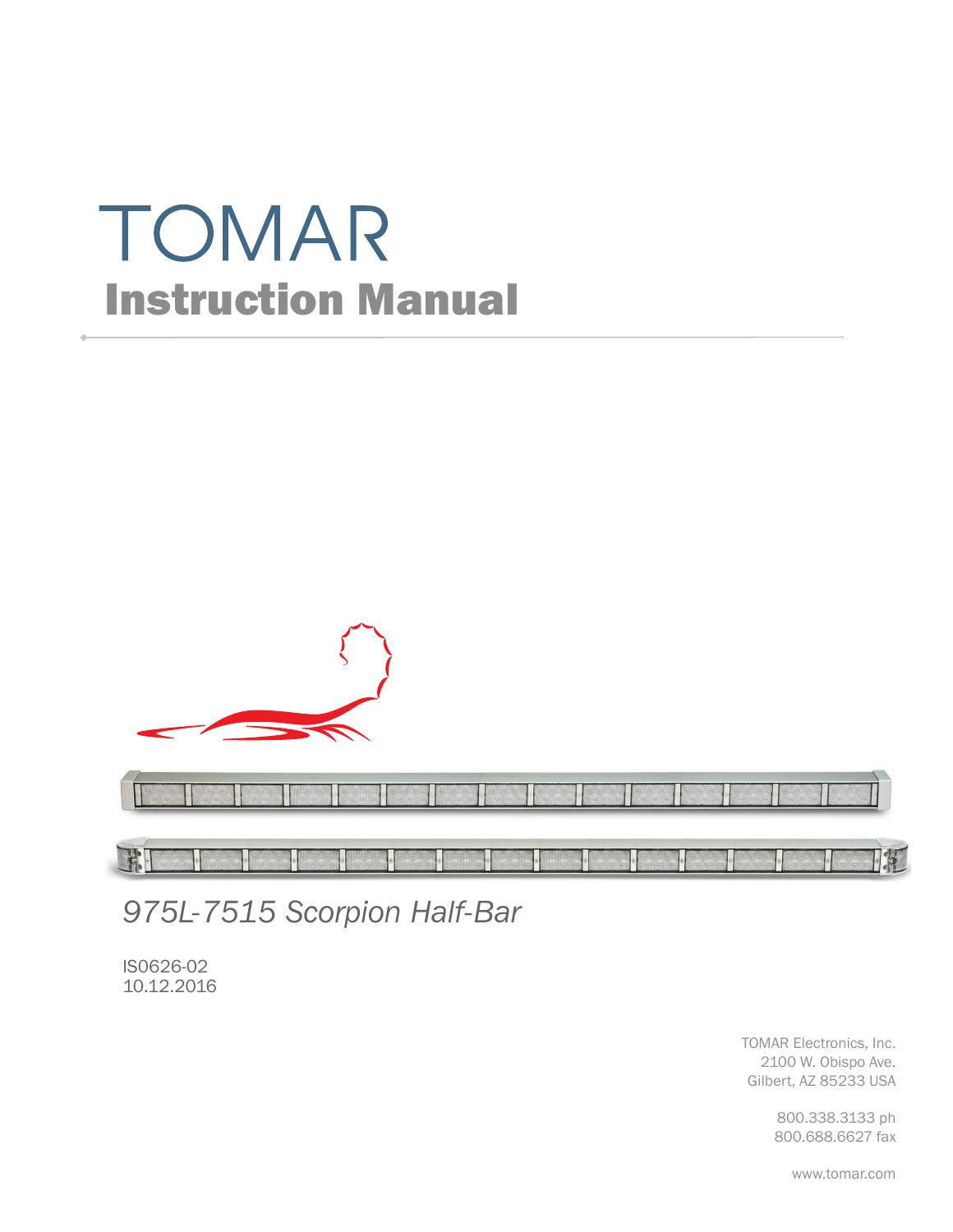

| 975L-7515 Wiring                   |                            |
|------------------------------------|----------------------------|
| <b>RED</b>                         | $+12Vdc$                   |
| <b>BLACK</b>                       | Ground                     |
| <b>ORANGE</b>                      | <b>Warning Mode 1</b>      |
| <b>BLUE</b>                        | <b>Warning Mode 2</b>      |
| <b>ORANGE &amp; BLUE</b>           | <b>Warning Mode 3</b>      |
| <b>RED/WHITE</b>                   | <b>Right Arrow Mode</b>    |
| <b>BROWN/WHITE</b>                 | Left Arrow Mode            |
| <b>RED/WHITE &amp; BROWN/WHITE</b> | Center Out Arrow Mode      |
| <b>BROWN</b>                       | Scene Lights (if equipped) |
| <b>GREEN</b>                       | <b>Intensity Control</b>   |
|                                    |                            |

# Programming Instructions

# Entering Warning Programming Mode:

Three unique warning patterns can be selected using the ORANGE and BLUE mode selection wires.

ORANGE WIRE = Warning Mode 1 BLUE WIRE = Warning Mode 2 ORANGE & BLUE WIRES = Warning Mode 3

To activate the Warning programming mode, connect the BLACK wire to Ground then simultaneously attach the GREEN wire, the RED wire and the mode selection wire(s) for the mode you want to program to +12Vdc.

# Changing Warning Patterns and Flash Rates:

To change the Warning pattern, enter the Warning programming mode as described above, including selecting a mode. Tap the RED/WHITE wire to +12Vdc to advance the flash pattern. See the list of available Warning flash patterns below.

A unique flash rate can be assigned to each Warning mode. To change the flash rate, enter the Warning programming mode as described above, including selecting a mode. Move the GREEN wire from +12Vdc to Ground. Tap the BROWN/WHITE wire to +12Vdc to advance the flash rate. See the list of available flash rates below.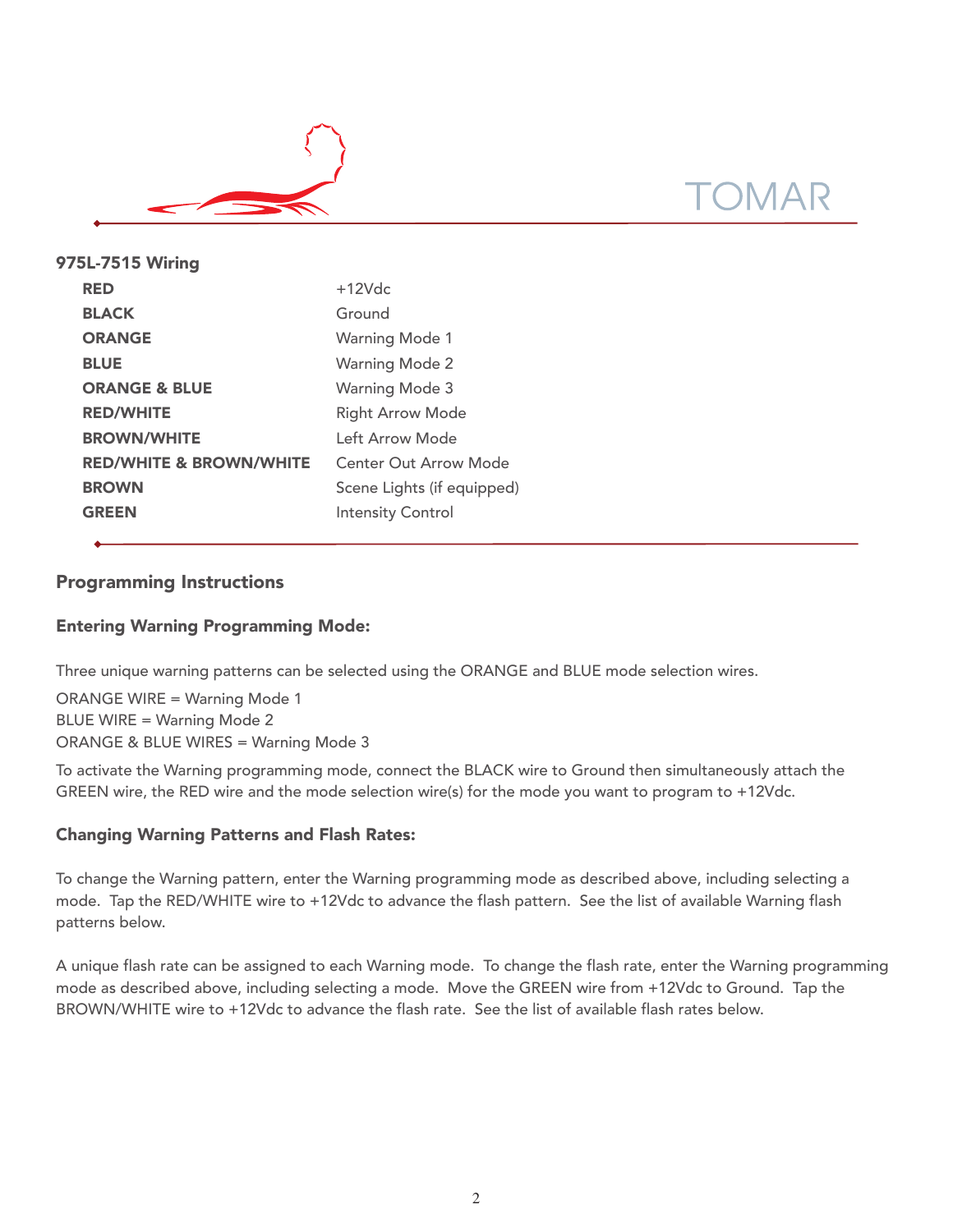# Entering Traffic Direction Programming Mode:

To activate the Traffic Direction programming mode connect the BLACK wire to Ground then simultaneously attach the GREEN wire, RED/WHITE wire and the RED wire to +12Vdc.

# Changing Traffic Direction Patterns and Flash Rates:

To change the Traffic Direction pattern, enter the Traffic Direction programming mode as described above. Tap the BROWN wire to +12Vdc to advance the flash pattern. See the list of available Traffic Direction patterns below.

A unique flash rate can be assigned to the Traffic Direction mode. To change the flash rate, enter the Traffic Direction programming mode as described above. Move the GREEN wire from +12Vdc to Ground. Tap the BROWN wire to +12Vdc to advance the flash rate. See the list of available flash rates below.

#### Flash Rates:

- 1) SINGLE FLASH
- 2) DOUBLE FLASH
- 3) NEOBE FLASH
- 4) SCROLL FLASH switches between the Single, Double and Neobe flash rates: for Warning patterns, every 4 seconds for Traffic Direction patterns, every two cycles of a pattern

#### Flash Patterns, Warning Modes - Models 7515-01, 7515-01P, 7515-C01, 7515-C01P

- 1) OFF
- 
- 2) COMBINATION (Patterns 5,4,6,4 repeat) \*\*\* ORANGE Wire (Warning Mode 1) DEFAULT, SCROLL FLASH
- 3) INBOARD OUTBOARD \*\*\* BLUE Wire (Warning Mode 2) DEFAULT, SCROLL FLASH
- 
- 4) LEFT RIGHT \*\*\* ORANGE & BLUE Wires (Warning Mode 3) DEFAULT, SCROLL FLASH
- 5) ALTERNATE
- 6) RANDOM
- 7) SINGLE OUTBOARD
- 8) DOUBLE OUTBOARD
- 9) SINGLE INBOARD
- 10) DOUBLE INBOARD
- 11) TRIPLE INBOARD
- 12) SWEEP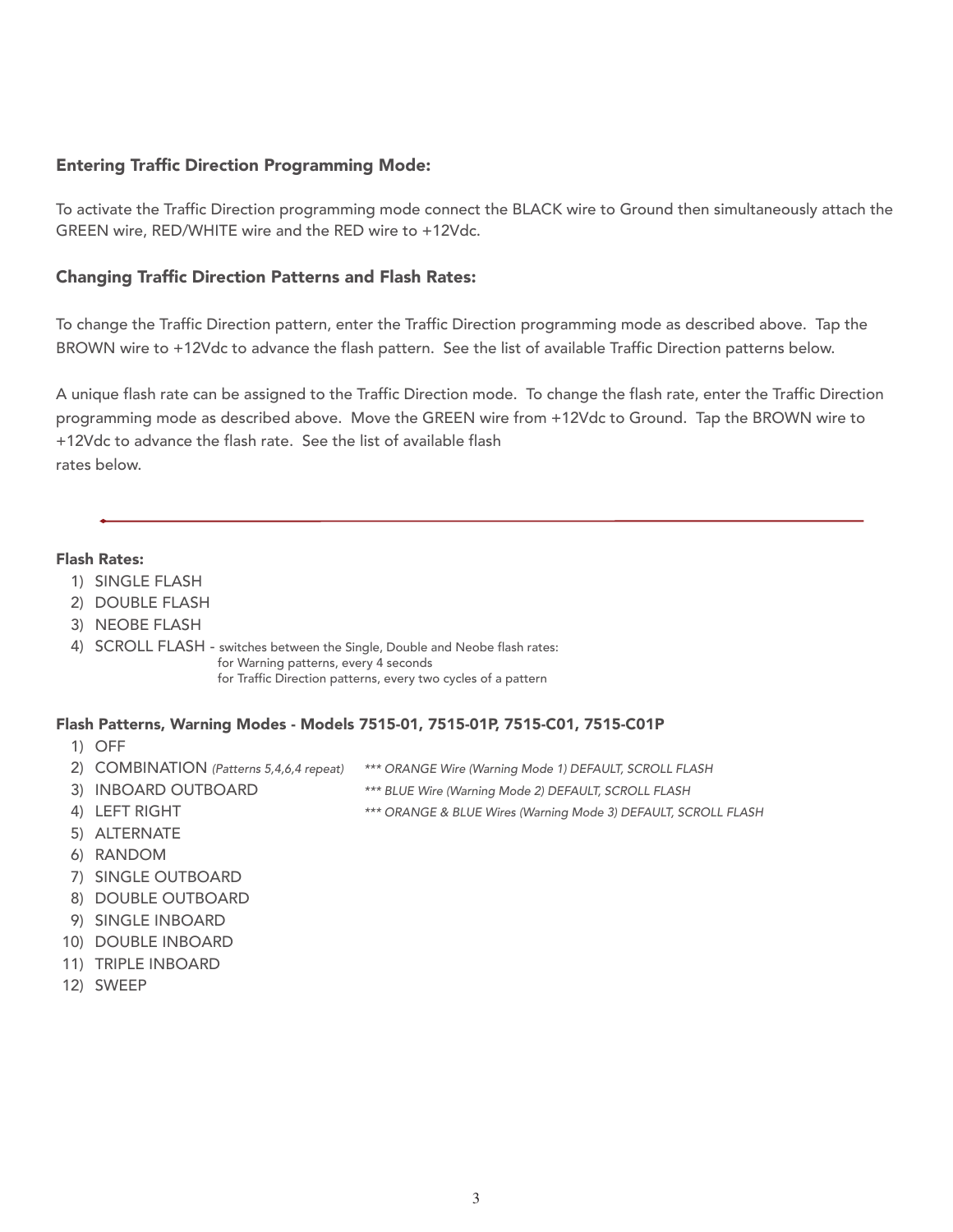## Flash Patterns, Warning Modes - Models 7515-02, 7515-02P, 7515-C02, 7515-C02P

1) OFF

| 2) COMBINATION (Patterns 6,5,7,5 repeat)                       | WITH SL's           | *** ORANGE Wire (Warning Mode 1) DEFAULT, SCROLL FLASH         |
|----------------------------------------------------------------|---------------------|----------------------------------------------------------------|
| 3) COMBINATION 2 (Patterns 16, 15, 17, 15 repeat) WITHOUT SL's |                     | *** BLUE Wire (Warning Mode 2) DEFAULT, SCROLL FLASH           |
| 4) INBOARD OUTBOARD                                            | WITH SL's           |                                                                |
| 5) LEFT RIGHT                                                  | WITH SL's           | *** ORANGE & BLUE Wires (Warning Mode 3) DEFAULT, SCROLL FLASH |
| 6) ALTERNATE                                                   | WITH SL's           |                                                                |
| 7) RANDOM                                                      | WITH SL's           |                                                                |
| 8) SINGLE OUTBOARD                                             | <b>WITHOUT SL's</b> |                                                                |
| 9) DOUBLE OUTBOARD                                             | <b>WITHOUT SL's</b> |                                                                |
| 10) SINGLE INBOARD                                             | <b>WITHOUT SL's</b> |                                                                |
| 11) DOUBLE INBOARD                                             | <b>WITHOUT SL's</b> |                                                                |
| 12) TRIPLE INBOARD                                             | <b>WITHOUT SL's</b> |                                                                |
| 13) SWEEP                                                      | WITH SL's           |                                                                |
| 14) INBOARD OUTBOARD                                           | <b>WITHOUT SL's</b> |                                                                |
| 15) LEFT RIGHT                                                 | <b>WITHOUT SL's</b> |                                                                |
| 16) ALTERNATE                                                  | <b>WITHOUT SL's</b> |                                                                |
| 17) RANDOM                                                     | <b>WITHOUT SL's</b> |                                                                |
| 18) SWEEP                                                      | <b>WITHOUT SL's</b> |                                                                |

# Flash Patterns, Traffic Direction Modes - Model 7515-01, 7515-01P

- 
- 1) FULL 12 LED ARROW FILL \*\*\* RED/WHITE and/or BRN/WHITE Wires (all Arrow Modes) DEFAULT, SINGLE FLASH
- 2) FULL 12 LED ARROW TRAIL
- 3) REDUCED 10 LED ARROW FILL
- 4) REDUCED 10 LED ARROW TRAIL
- 5) REDUCED 10 LED ARROW FILL with 2 Warning (SINGLE OUTBOARD) ALTERNATE
- 6) REDUCED 10 LED ARROW TRAIL with 2 Warning (SINGLE OUTBOARD) ALTERNATE
- 7) REDUCED 10 LED ARROW FILL with 2 Warning (SINGLE OUTBOARD) SIMULTANEOUSLY
- 8) REDUCED 10 LED ARROW TRAIL with 2 Warning (SINGLE OUTBOARD) SIMULTANEOUSLY
- 9) REDUCED 10 LED ARROW FILL with 2 Warning (SINGLE OUTBOARD) STEADY
- 10) REDUCED 10 LED ARROW TRAIL with 2 Warning (SINGLE OUTBOARD) STEADY
- 11) REDUCED 10 LED ARROW FILL with 2 Steady (SINGLE OUTBOARD)
- 12) REDUCED 10 LED ARROW TRAIL with 2 Steady (SINGLE OUTBOARD)

# Flash Patterns, Traffic Direction Modes - Models 7515-02, 7515-02P, 7515-C01, 7515-C01P

- 1) FULL 10 LED ARROW FILL \*\*\* RED/WHITE and/or BRN/WHITE Wires (all Arrow Modes) DEFAULT, SINGLE FLASH
- 2) FULL 10 LED ARROW TRAIL
- 3) REDUCED 8 LED ARROW FILL
- 4) REDUCED 8 LED ARROW TRAIL
- 5) REDUCED 8 LED ARROW FILL with 2 Warning (SINGLE OUTBOARD) ALTERNATE
- 6) REDUCED 8 LED ARROW TRAIL with 2 Warning (SINGLE OUTBOARD) ALTERNATE
- 7) REDUCED 8 LED ARROW FILL with 2 Warning (SINGLE OUTBOARD) SIMULTANEOUSLY
- 8) REDUCED 8 LED ARROW TRAIL with 2 Warning (SINGLE OUTBOARD) SIMULTANEOUSLY
- 9) REDUCED 8 LED ARROW FILL with 2 Warning (SINGLE OUTBOARD) STEADY
- 10) REDUCED 8 LED ARROW TRAIL with 2 Warning (SINGLE OUTBOARD) STEADY
- 11) REDUCED 8 LED ARROW FILL with 2 Steady (SINGLE OUTBOARD)
- 12) REDUCED 8 LED ARROW TRAIL with 2 Steady (SINGLE OUTBOARD)